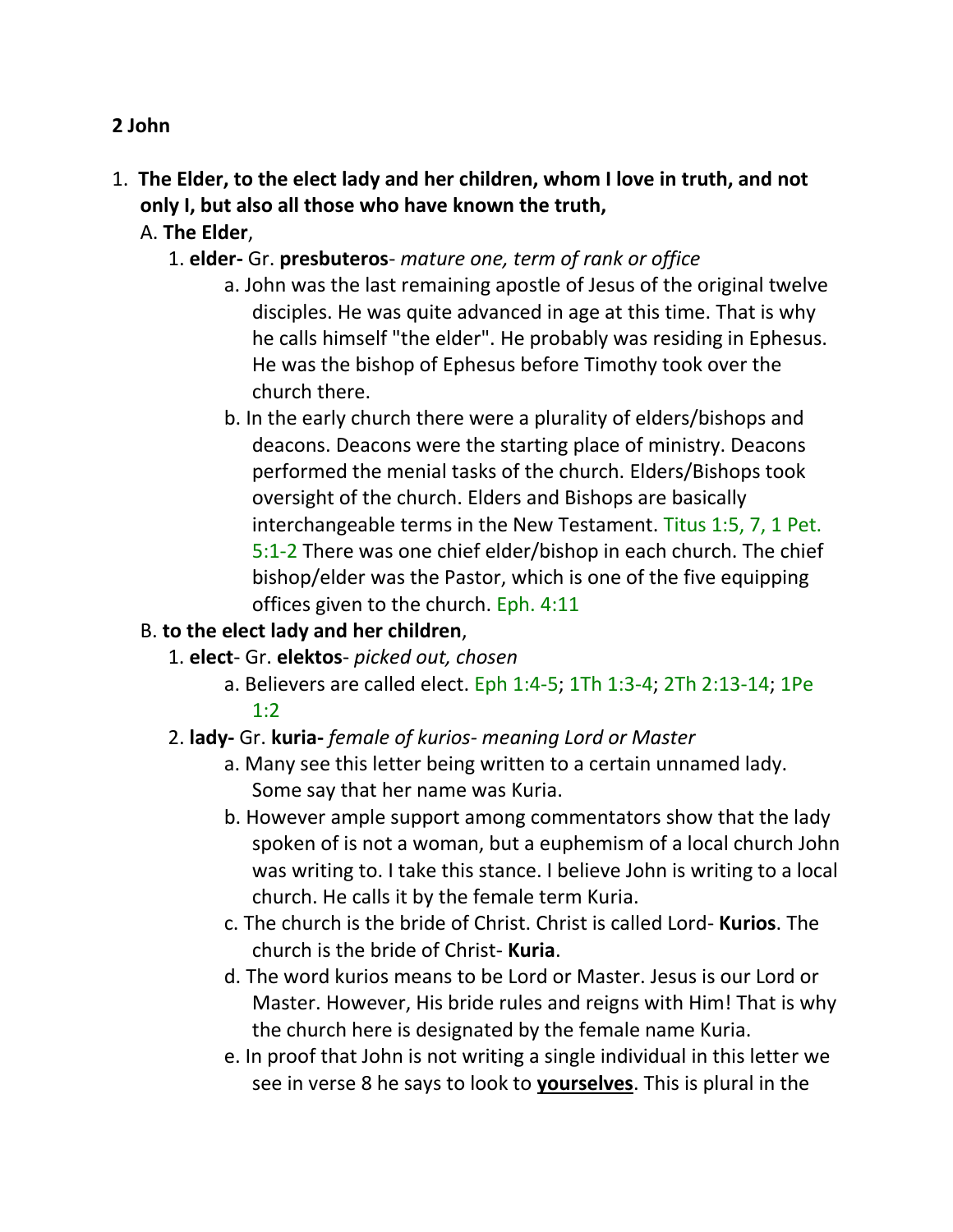Greek. If he was writing to a single woman he would not use the word yourselves in the plural. He would use the word yourself in the singular.

## 3. **children**- Gr. **teknon-** *offspring*

a. This is not the children of a certain woman, but the members of the local church John is addressing. John uses the term children in his epistles to speak of spiritual children, not natural children.

## C. **whom I love in truth**,

## 1. **love**- Gr. **agapao**

a. Like Paul did towards the Corinthians, so John affirms his love for this church.

## 2. **truth**- Gr. **aletheia**

a. This is one of the terms John uses for Jesus Christ. Jesus is called the Truth by John. In John 14:6 Jesus says of Himself, "I and the Way, the **TRUTH**, and the Life.

## D. **and not only I, but also those who have known the truth**

- 1. **known** Gr. **ginosko** *to have a progressive knowledge of by way of relationship*
	- a. The only way we can really know Jesus is to enter a relationship with him through the new birth. Gnostics in the early church proclaimed to know truth, but they did know Jesus through the new birth.

# 2. **truth**- Gr. **aletheia**

a. Again, this is a term for Jesus Christ.

## 2. **because of the truth which abides in us and will be with us forever:**

## A. **truth**

- a. Again, this is Jesus and His Spirit
- B. **abides** Gr. **meno-** *remains*

## C. **with us**

a. Jesus is called Emmanuel- *God with us.*

- D. **forever** Gr. **aionios-** *unto the ages, eternity*
	- a. Jesus promised to be with his disciples forever by giving His Spirit to them and He would abide with them forever. John 14:16, Matt. 28:20

3. **Grace, mercy,** *and* **peace will be with you from God the Father and from the Lord Jesus Christ, the Son of the Father, in truth and love.**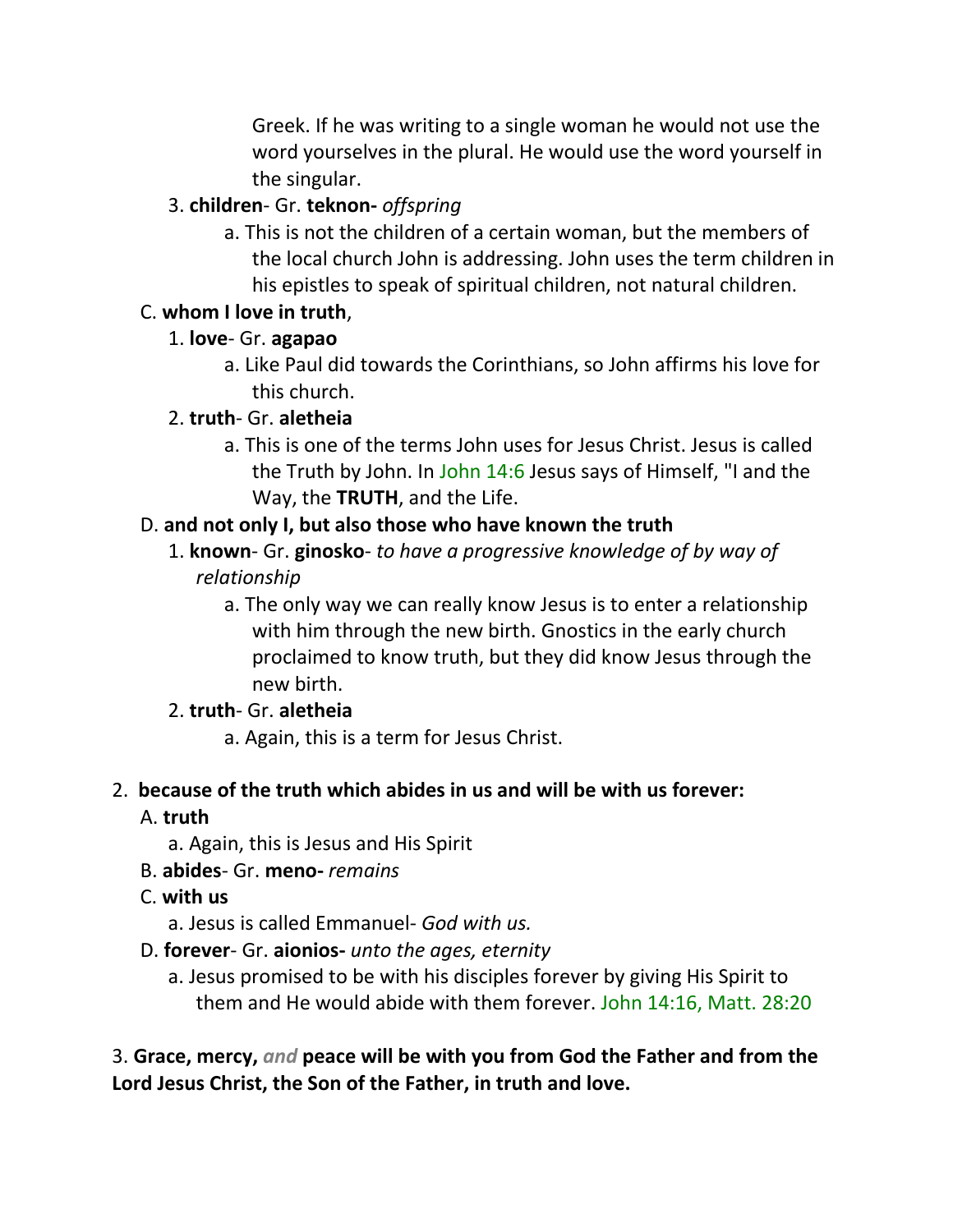- A. **Grace-** Gr. **charis** *unmerited favor, power, strength, and ability*
- B. **mercy-** Gr. **eleos** *compassion*

1. Grace and peace are mentioned together in most of the New Testament epistles in the opening remarks. Mercy is added to grace and peace in the pastoral epistles- 1 & 2 Timothy and Titus. 1 Tim. 1:2, 2 Tim. 1:2, Titus 1:4 That means that pastoring a church you need all three: grace, peace, **and mercy**!

2. John is writing this short letter to a local church that obviously was facing difficult circumstances. Mercy is added to grace and peace here.

C. **peace will be with you from God the Father and from the Lord Jesus Christ,**

1. **peace**- Gr. **eirene**- *to join, bring into harmony with resultant prosperity and wholeness.*

2. **God the Father**

#### 3. **Lord Jesus Christ**

a. We receive from the Father through our mediator, the Lord Jesus Christ.

#### D. **the Son of the Father**,

1. **Son**- Gr. **huios-** *mature son who has right to the family name and resources*

a. We are sons [huios] in the Son. Gal. 4:6, Heb. 2:10

#### E. **in truth and love.**

## 1. **truth**

a. We receive grace, peace, and mercy in truth. That is a name for Jesus! John 14:16

#### 2. **love**

a. We receive grace, peace, and mercy in love. God is love. 1 John 4:8

4. **I rejoiced greatly that I have found** *some* **of your children walking in truth, as we received commandment from the Father.**

## A. **I rejoiced greatly that I have found some of your children walking in truth,**

- 1. **rejoiced greatly** Gr. **chairo lian**
- 2. **found** Gr. **heurisko**
- 3. **children** Gr. **teknon** *offspring*

a. Again this is probably not a woman with a lot of children. John is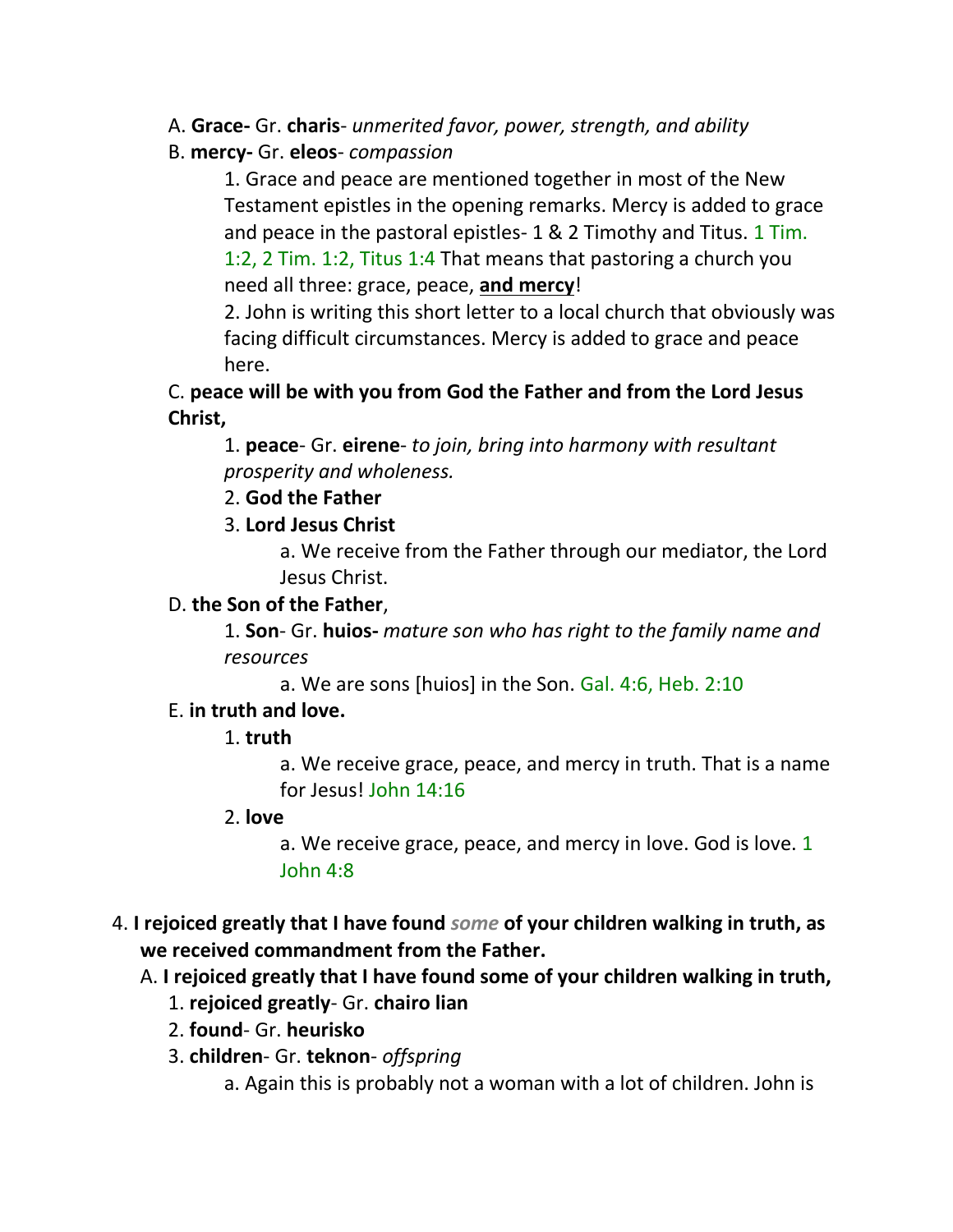speaking to a church calling it the elect lady [Kuria].

- b. These children are not natural children of a woman, but the spiritual children that are church members of the church John is writing to.
- 4. **walking** Gr. **peripateo** *to walk around*

## 5. **in truth**

a. This means they were walking in Christ. They were saved and walking in the Spirit. They were walking in faith. They were walking in love. They were walking in the Word. Really all of these mean the same thing!

#### B. **as we received commandment from the Father**

- 1. **received**  Gr. **lambano**
- 2. **commandment-** Gr. **entole**
	- a. This commandment came from the Father, but was spoken through Jesus. Jesus only spoke the words of His Father. John 14:24, John 15:12

## 5. **And now I plead with you, lady, not as though I wrote a new commandment to you, but that which we have had from the beginning: that we love one another.**

## A. **And now I plead with you,**

- 1. **plead** Gr. **erotao** *to make a request*
- 2. **you**
	- a. Here the word "you" is in the singular because it is written to the one local church. In a few verses the words will change to the plural thus proving he is not speaking to a single individual.

#### B. **lady**- Gr. **Kuria**

1. John is speaking to the Lord's bride- the church.

## C. **not as though I wrote a new commandment to you,**

- 1. **wrote** Gr. **grapho**
- 2. **new** Gr. **kainos-** *new in quality and character*

#### 3. **commandment**- Gr. **entole**

- a. John never added any commandment to what Jesus left us which is to love. However, many in the church throughout the years have added many commandments for Christians to keep. This is called legalism!
- b. We were left the commandment to love, but we do not fulfill this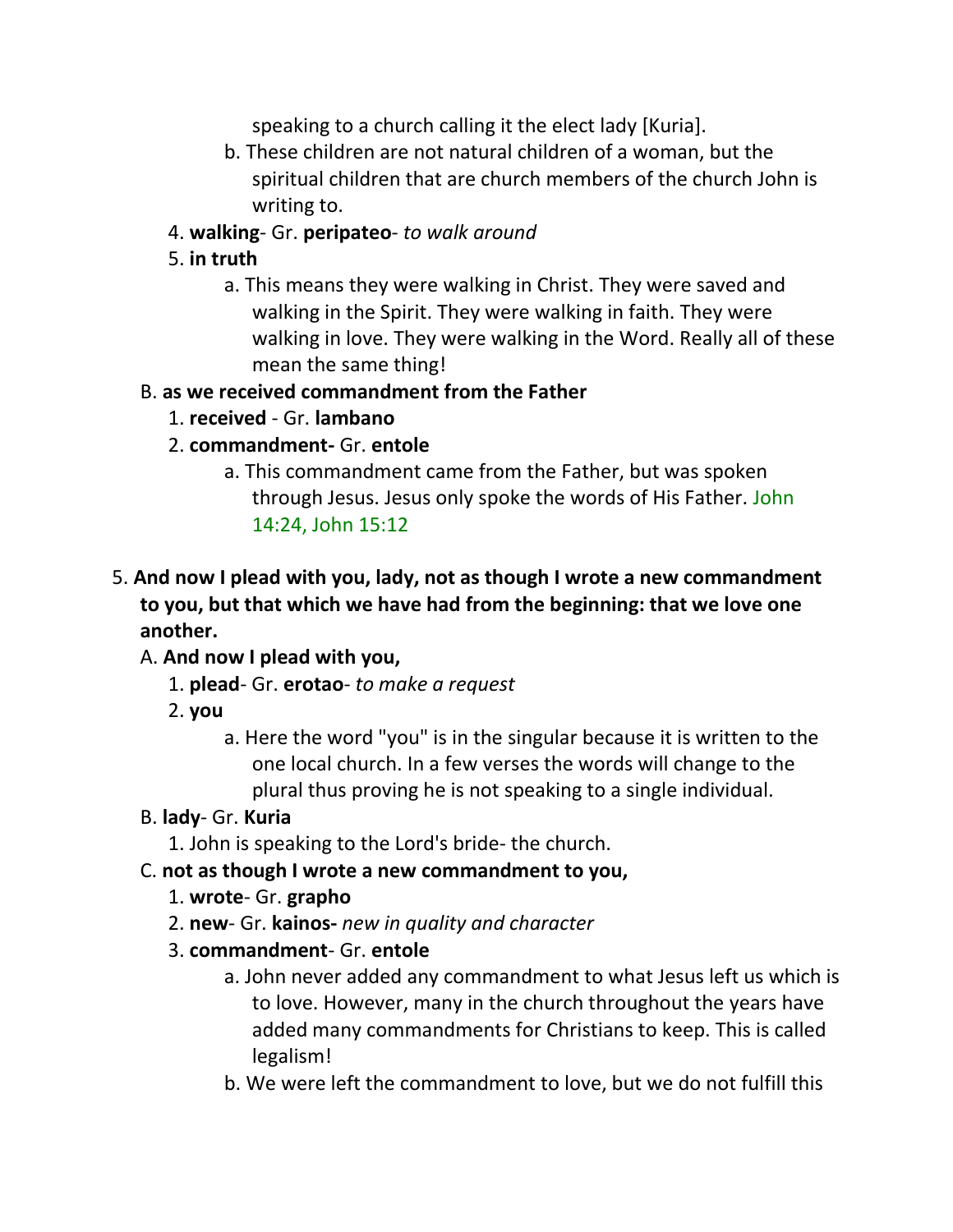command in our own strength but by faith in the love of God that has first been shed abroad in our hearts freely by the Holy Spirit! Rom. 5:5 We get this love by placing our faith in Jesus. Therefore, believing upon Jesus and loving others are linked into one commandment- 1 John 3:23

## D. **but that which we have had from the beginning**.

- 1. **had** Gr. **echo**
- 2. **beginning** Gr. **arche**
	- a. From the time that Jesus gave the commandment just before He was crucified. Jesus left this one commandment and has not changed His mind.
- E. **that we love one another**
	- 1. **love** Gr. **agapao**
- 6. **This is love, that we walk according to His commandments. This is the commandment, that as you have heard from the beginning, you should walk in it.** 
	- A. **This is love,**
		- 1. **love** Gr. **agape**

# B. **that we walk according to His commandments**

## 1. **commandments**

a. Here we see the plural word "commandments". This is not referring to the commandments of the Law or the Ten commandments. It is referring to the commandments of believing upon Him and loving one another.

# C. **This is the commandment,**

- 1. **commandment**
	- a. We go from the plural word "commandments" to the singular word "commandment". Again, the commandments of believing upon Jesus and loving others are forever linked as one! 1 John 3:23 We cannot fulfill the command to love people as God wants us to without believing upon Jesus, being born again, and having His love poured out in your heart. Rom. 5:5 We then can love people with God's love flowing through us in trusting reliance upon Him to do it for us and through us!
- D. **that as you have heard from the beginning,**
	- 1. **heard** Gr. **akouo**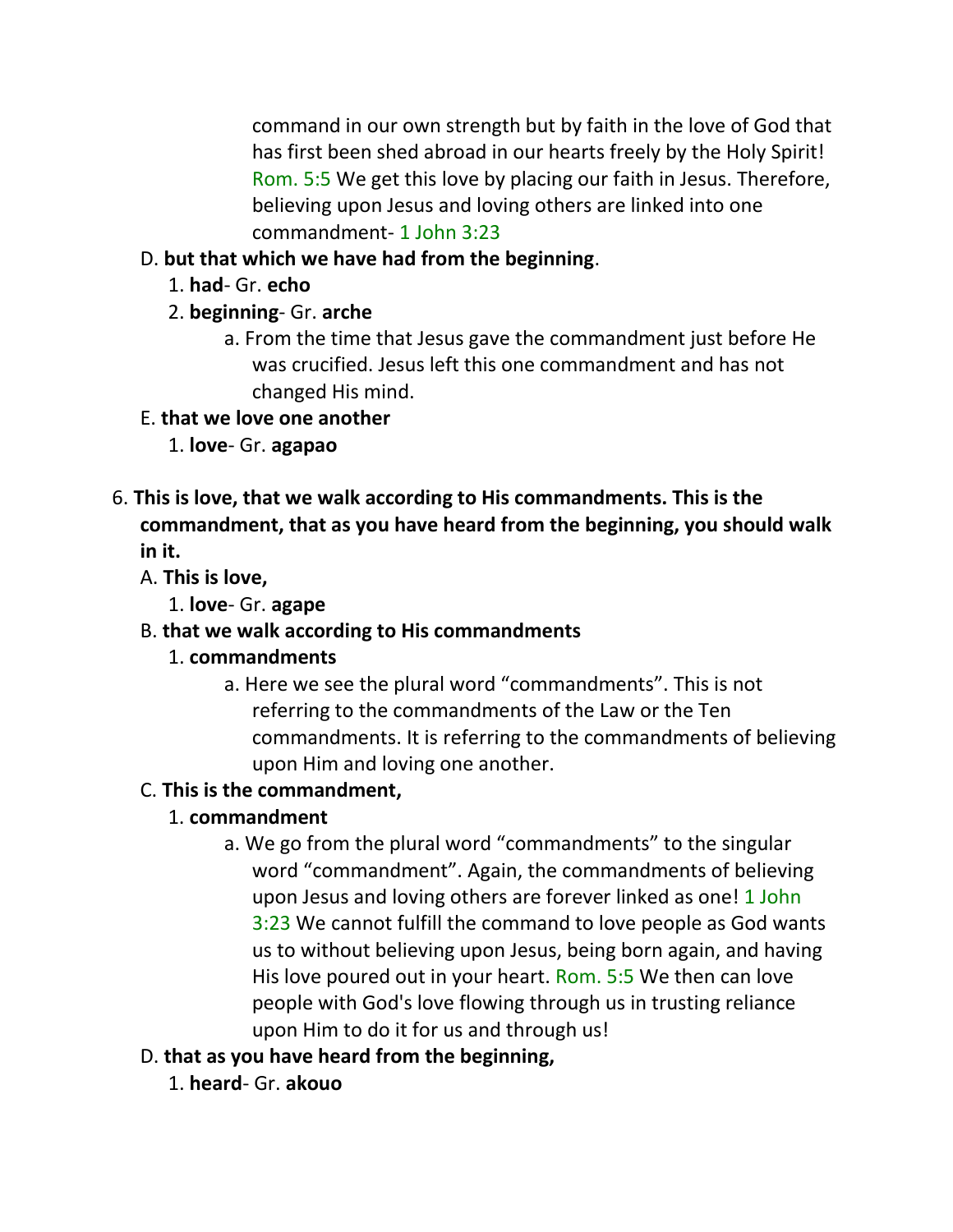- 2. **beginning** Gr. **arche**
- E. **you should walk in it.**
	- 1. **walk** Gr. **peripateo**
	- 2. **in it**
		- a. **in the truth** In Jesus!
- 7. **For many deceivers have gone out into the world who do not confess Jesus Christ** *as* **coming in the flesh. This is a deceiver and an antichrist.** 
	- A. **For many deceivers have gone out into the world who do not confess Jesus Christ as coming in the flesh.**
		- 1. **deceivers** Gr. **planos** *a wanderer, an imposter*
			- a. Those who teach false doctrine don't like to stick in one place for long because of opposition from sound leadership. They wander around from church to church peddling their false teaching to those who will listen and buy in.
			- b. Be very careful not to put a new person into leadership in your church. You need to test them first with small things. Watch them first. It is also helpful if you are considering someone on your staff to check up on the places that person has been in the past. If they get indignant that you want to check up then that will tell you something.
			- c. False teachers had invaded into the early church. They wandered in from the world and tried to act like they belonged but they did not.
		- 2. **gone out** Gr. **eiserchomai-** *to come into*
		- 3. **into the world-** Gr. **eis kosmos**
		- 4. **confess** Gr. **homologeo** *to acknowledge, say the same thing God says*
			- a. Evil spirits will never confess that Jesus has come in the flesh. The test of Jesus coming in the flesh is a test to determine if a spirit is from God or not. 1 John 4:1-2
		- 5. **coming-** Gr. **erchomai**
		- 6. **in the flesh**
			- a. In other words- coming in a *human body.*
			- b. Why is it so important to acknowledge that Jesus came in a human body? Because if He did not he could not have redeemed us. He would not qualify as our substitute. He had to be made like us to redeem us and be our suitable substitute and representative.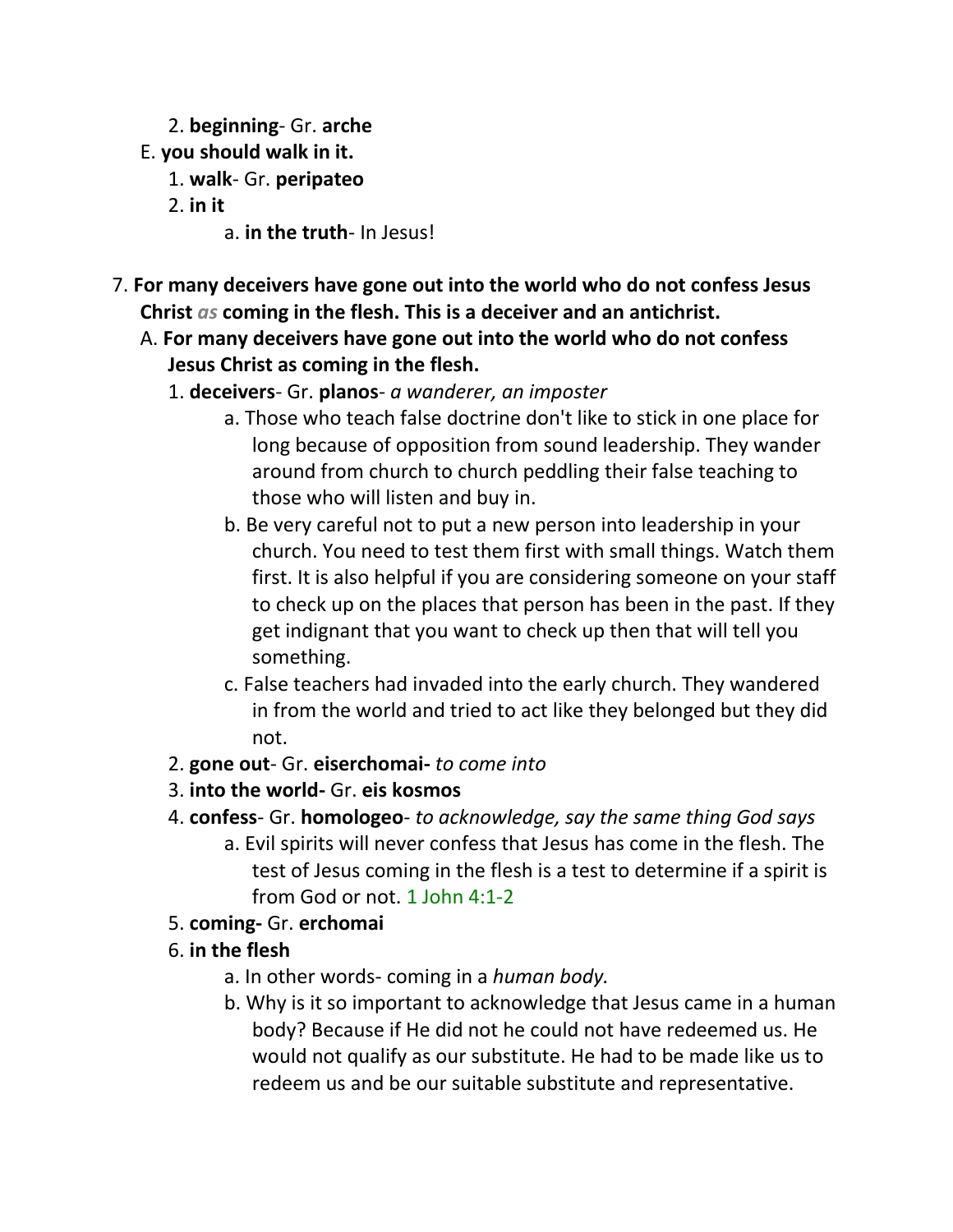- c. Gnosticism was rampant in the early church. It taught that there was a span of beings from the true God to the evil being who created the earth. They said that this being was the God of the OT. They also taught that this span of beings could be contacted and by special knowledge you could ascend to the one true God. They even taught that Jesus was one of these ascended beings, but did not come in a physical body. They taught that spirit was good and physical matter was evil. Therefore, they said Jesus did not have a physical body. To come against the full humanity of Jesus is the come against the redemption of mankind through the cross.
- d. All Religion always by passes the need for the redemption of the cross and salvation by grace through faith.

## B. **This is a deceiver and an antichrist.**

- 1. **deceiver** Gr. **planos** *a wanderer, an imposter*
- 2. **antichrist** Gr. **antichristos**
	- a. Anyone that denies that Jesus is the Christ and that He is 100% God and 100% man in one person is an antichrist. They are against Christ.
	- b. Anyone that says salvation can be obtained apart from Christ is an antichrist! Salvation is only found in one person, which is Jesus! Acts 4:12
- 8. **Look to yourselves, that we do not lose those things we worked for, but** *that* **we may receive a full reward.**

## A. **Look to yourselves,**

- 1. **look** Gr. **blepo**
- 2. **yourselves**
	- a. Notice this word. John had been addressing the lady [Kuria]. He has not stopped talking to her. However, here he uses the plural word "yourselves". This shows that he is actually writing to a local church and not an individual woman. He is writing to the Lord's bride- Kuria.
	- b. We need to take heed to ourselves and our doctrine; in this we insure our salvation and those who hear us. 1 Tim. 4:16
- B. **that we do not lose those things we worked for,**
	- 1. **lose** Gr. **apollumi-** *to destroy or ruin*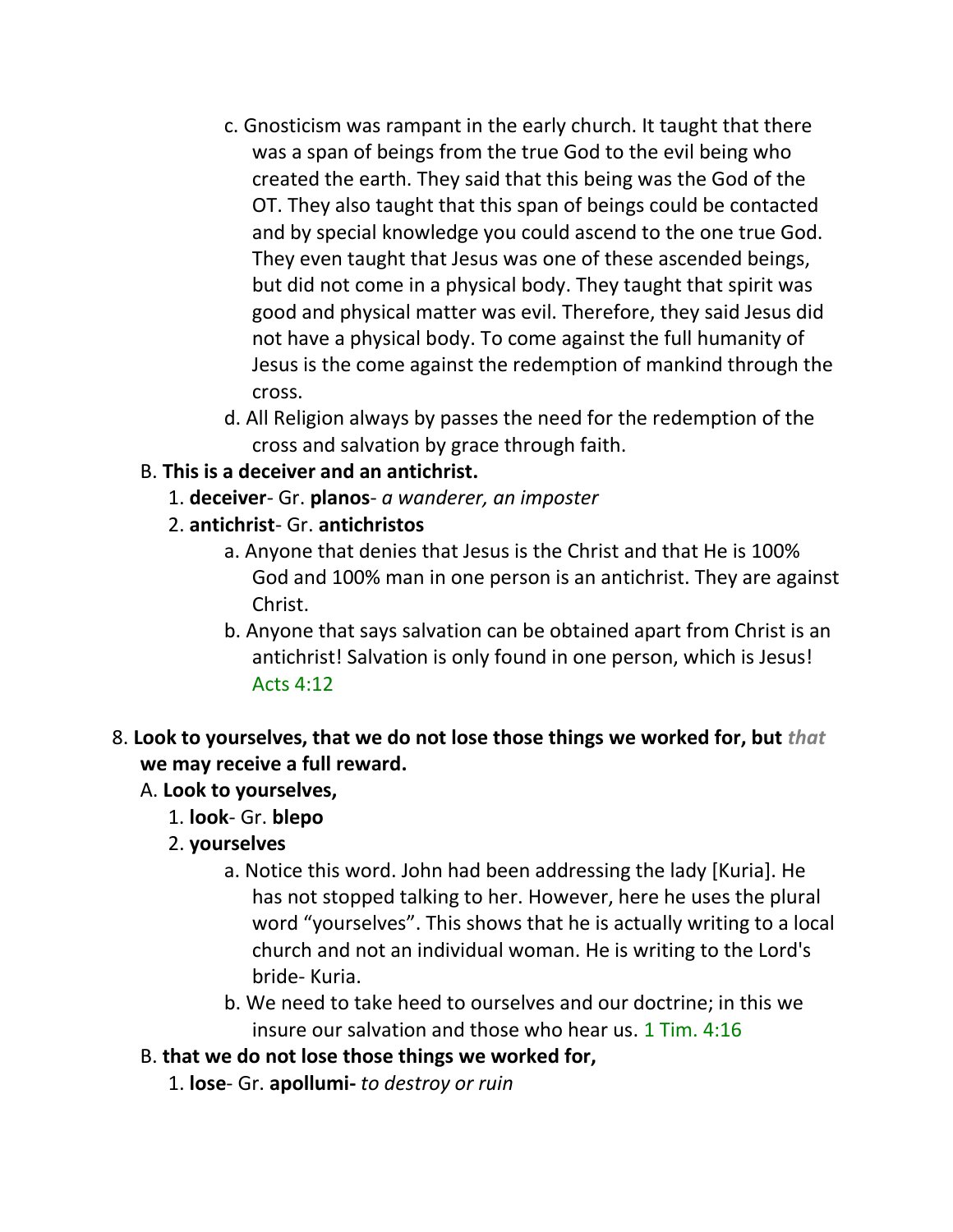- a. It is possible to ruin what you worked for. It takes much less time to ruin what you worked for than to achieve that thing you worked for.
- b. Why let your labor in the Lord be ruined by getting into false doctrine or legalism? Stay with grace and faith and receive a full reward from the Lord!
- 2. **worked** Gr. **ergazomai-** *to work, labor*

#### C. **but that we may receive a full reward**

- 1. **receive** Gr. **apolambano** *to take away with you, carry away*
- 2. **full-** Gr. **pleres**
	- a. If you can receive a full reward, you can receive a reward that is not full.
- 3. **reward** Gr. **misthos**
	- a. The bible never refers to "rewards" in the plural. It is always the word "reward" - singular. We will receive a singular reward for all that we do in life. Our reward can anywhere from a full reward to receiving no reward. 1 Cor. 3:15, Matt. 6:1
- 9. **Whoever transgresses and does not abide in the doctrine of Christ does not have God. He who abides in the doctrine of Christ has both the Father and the Son.** 
	- A. **Whoever transgresses and does not abide in the doctrine of Christ does not have God**.
		- 1. **Whoever**
			- a. There are no exceptions to this.
		- 2. **transgresses** Gr. **parabaino** *to go by the side of, to go past or pass over without touching a thing, one who abandons his trust*
			- a. This can refer to those who never accepted Christ for who He is. It can also mean that someone who abandons his trust in Christ and who He is.
			- b. The Gnostics never believed upon Christ as both God and man. Their teaching was causing some Christians to transgress and not abide in the doctrine of Christ.
			- c. Some people have transgressed by going beyond the teachings of the Bible. They say they have advanced spiritually beyond the Scriptures. They say they have greater and more real revelation of God themselves. If you think that then go on ahead, I will stick with the Bible thank you! You might think you are getting ahead,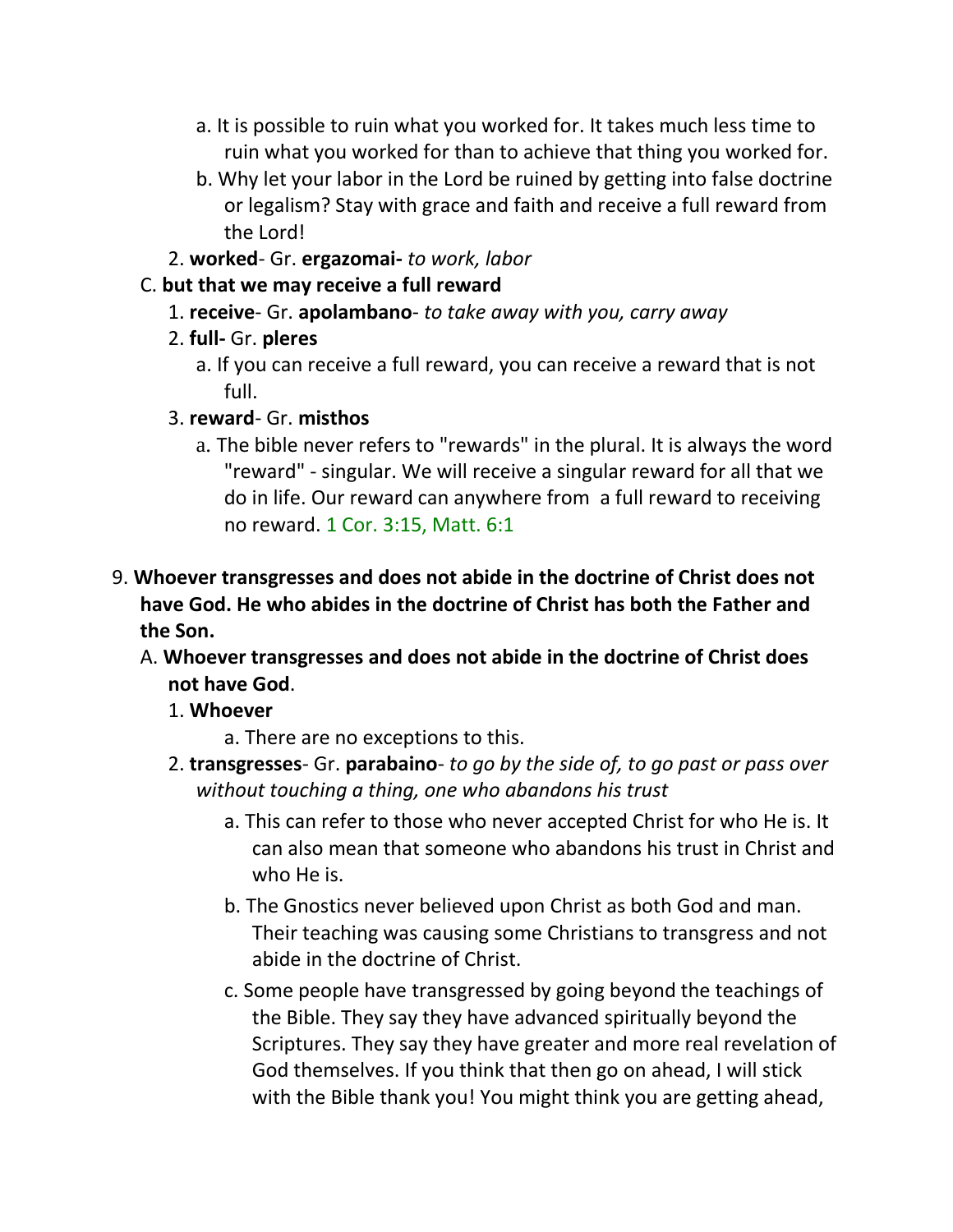but all you are doing is getting lost in left field!

## 3. **abide**- Gr. **meno**

a. In this verse it is warning against Christians leaving the true faith for the heresy of Gnosticism. Notice the phrase, "does not abide in the doctrine of Christ."

# 4. **doctrine of Christ**- Gr. **didache Christos**

a. This is not referring to the teachings of Christ, but the biblical teaching about Christ. The doctrine of Christ is that He was God in the flesh. He was born of a virgin. He died physically on the cross for our sins. He was buried and was literally and physically raised from the dead three days later. These are cardinal truths of the faith. If you do not believe this you are not saved. You are an antichrist.

# 5. **have**- Gr. **echo**

# 6. **God**- Gr. **theos**

a. The Gnostics claimed to be in contact and relationship with the true God but in the same time not holding to the fact that Jesus was God in the flesh, never came in the flesh, nor was He raised from the dead. They said they accepted God, but rejected Jesus. This is an impossibility.

# B. **He who abides in the doctrine of Christ has both the Father and the Son.**

# 1. **abides**- Gr. **meno**

- 2. **doctrine of Christ**
	- a. The doctrine of who Jesus Christ truly is.

# 3. **both the Father and the Son**

- a. If you accept the Son, you get the Father as well. Notice we just don't get a God when we accept the Son. We get the Father God!
- b. If you reject the Son, you reject the Father as well. If you do not have the Son, you do not have the Father. 1 John 2:22-24

# 10. **If anyone comes to you and does not bring this doctrine, do not receive him into your house nor greet him;**

# A. **If anyone comes to you and does not bring this doctrine,**

- 1. **anyone**
	- a. What does this mean? It means anyone!
- 2. **comes-** Gr. **erchomai**
- 3. **bring** Gr. **phero**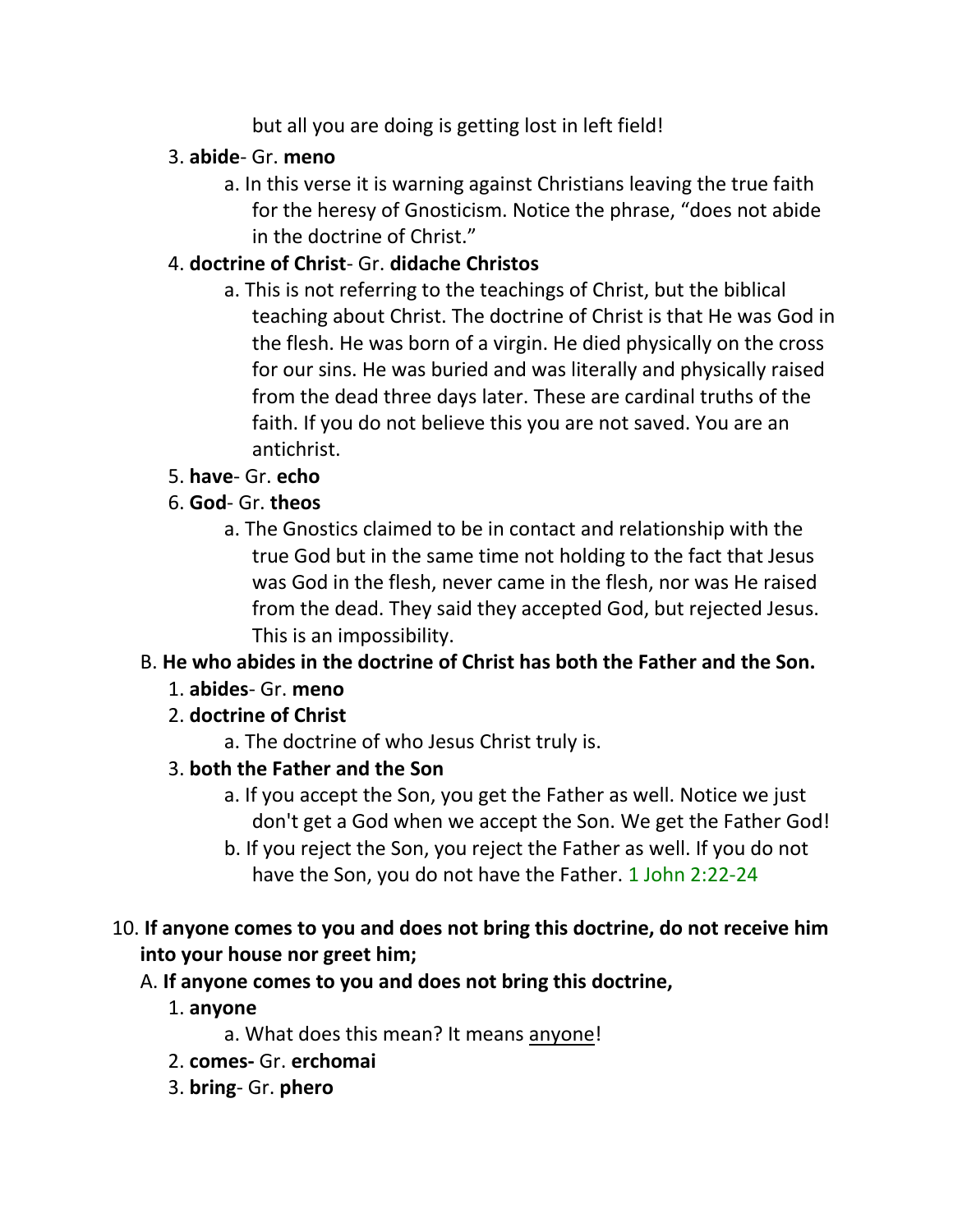#### 4. **this doctrine-** Gr. **didache**

a. The cardinal truths concerning who Christ is and what He has done for us- virgin birth, being God in the flesh, dying in a human body on the cross and raising literally and physically from the dead.

## B. **do not receive him into your house nor greet him**

- 1. **Do not!**
	- a. What don't you understand about this?
- 2. **receive-** Gr. **lambano**

## 3. **into your house**- Gr. **eis oikia**

- a. There are some that want access to you home to spread their false doctrines about God and Christ. Two of those groups are the Mormons and the Jehovah Witnesses. Both of these have false teachings about the person of Christ. Mormons believe Jesus was an angel and not God. Jehovah Witnesses also do not believe Jesus was God in the flesh. Both do not hold the biblical doctrine of Christ.
- b. Many Christians greet these people that knock on their door and let them come in. They think that they might be able to win them to Christ; however, they are violating scripture by doing so!
- c. The Bible does not say invite them in and try to win them to Christ. It says do not greet them or let them come in.
- d. Some would say you are not loving them by doing this. What about loving God first? Is violating His Word loving God? God knows best. He said don't greet them or let them come in. Do you know better than God? Do you have more love than God?
- e. Those coming to you to share their false beliefs about God and the Bible are not interested in hearing your opinion about God and the Bible. They are sellers not buyers. Sellers are not interested in buying, but selling. Don't waste your time with sellers of false doctrine. Look for those who have questions and want to know the truth. They are open to hear and receive [buy] the truth.
- 4. **greet him** Gr. **lego autos chairo** *say to him to be well, thrive, hail*

# 11. **for he who greets him shares in his evil deeds.**

- A. **greets** Gr. **lego autos chairo** *to speak to him to be well, thrive, hail*
- B. **shares** Gr. **koinoneo** *to participate in, share*
- C. **evil-** Gr. **poneros** *harmful evil*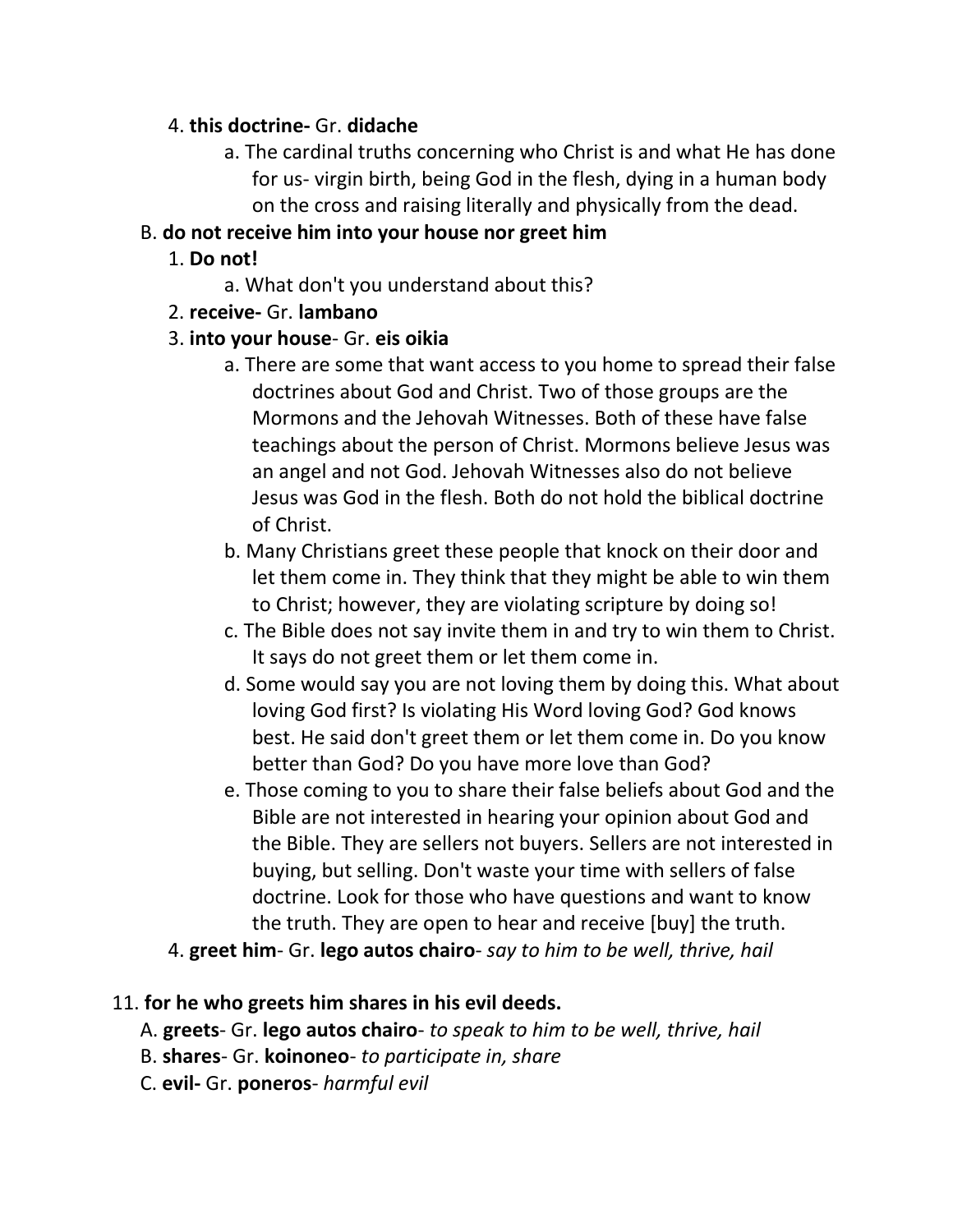a. Spreading false doctrine and especially false doctrine relating to Christ is a harmful evil.

## D. **deeds**- Gr. **ergon**

- a. Sharing the truth is considered good deeds to God.
- 12. **Having many things to write to you, I did not wish** *to do so* **with paper and ink; but I hope to come to you and speak face to face, that our joy may be full.**

#### A. **Having many things to write to you,**

- 1. **many things**
	- a. Just like Paul who wanted to write many things to the Hebrews that he could not, John could not at this time either. Heb. 5:11
- 2. **write** Gr. **grapho**

## B. **I did not wish to do so with paper and ink;**

- 1. **wish** Gr. **boulomai** *to purpose*
- 2. **paper-** Gr. **chartes**
- 3. **ink** Gr. **melan**
- C. **but I hope to come to you and speak face to face,**
	- 1. **hope** Gr. **elpizo** *confident expectation*
	- 2. **come** Gr. **erchomai**
	- 3. **speak** Gr. **laleo**
	- 4. **face to face-** Gr. **stoma pros stoma-** *mouth to mouth*
		- a. This is always the best form of communication. There is too much emailing and texting today!
		- b. Important messages need to be communicated face to face and mouth to mouth if possible.

## D. **that our joy may be full.**

- 1. **joy** Gr. **chara**
- 2. **full** Gr. **pleroo**
	- a. There is a joy that comes through face to face interaction in relationship. Many live in a false virtual world.

#### 13. **The children of your elect sister greet you. Amen.**

- A. **children** Gr. **teknon** *offspring*
	- 1. This is the not the natural children of a certain woman. This is spiritual children of the church where John is writing from which probably is the church of Ephesus.